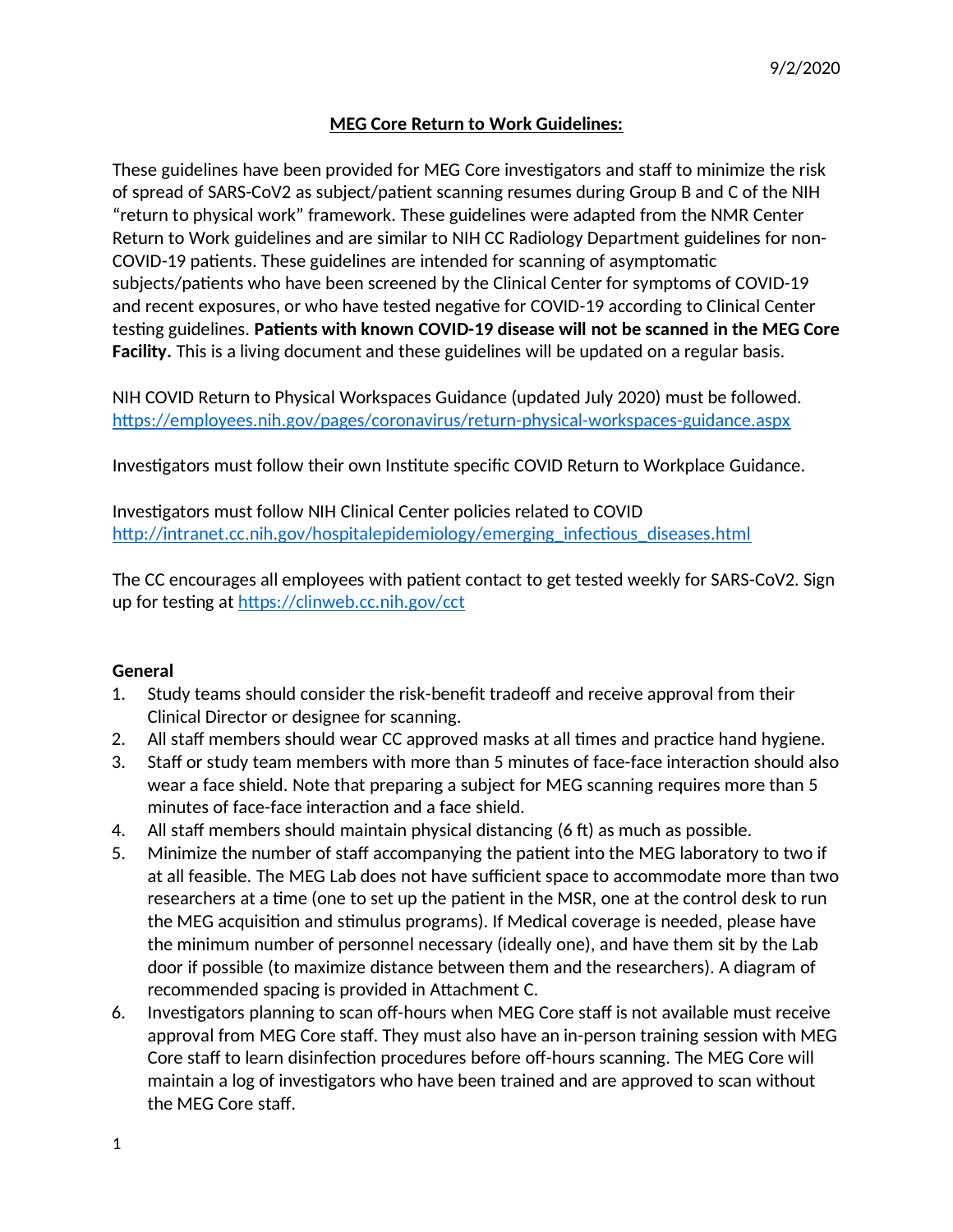- 7. MEG Core staff or a study team member trained in disinfection procedures must be available to ensure proper infection control and disinfection procedures are followed.
- 8. In most cases, only MEG-experienced personnel should carry out MEG acquisition, not persons in training. MEG training, in which two persons may be working at a distance less than 3 feet for more than 15 minutes is classified as high risk in the NIH return to work guidance (https://www.ors.od.nih.gov/Documents/Return-to-Work-Guidance.pdf), and requires adherence to the recommendation for PPE on page 23, including masks and face shields. Whether to allow training of new fellows or postbacs will be at the discretion of the MEG Core Director.

Procedure for if a study team wants to train new personnel:

They must first receive approval from the MEG Core Director.

 They must also propose a plan to minimize risk of transmission during training, and that plan must be approved by the MEG Core Director. These plans should take into account minimizing the number of people in the control room and enhanced protection for persons sitting side-by-side, possibly sharing keyboards and a computer mouse. Remote screen-mirroring options from widely separated workstations, if available, may be a better option for training.

- 9. Discourage anyone from sitting in the waiting room. The waiting room will be furnished with a few plastic chairs that can be cleaned. The waiting room is only 245 square feet. Persons must sit 6 feet apart.
- 10. When scheduling the MEG Lab, allow a minimum of 30 minutes between the departure of each subject and arrival of the next to minimize contact between subjects and allow sufficient time to clean/disinfect the MSR and MEG Lab.
- 11. Schedules should be arranged so that persons work on different days or shifts, to prevent the possibility that all members need to quarantine in the event of accidental exposure.
- 12. All persons who enter the MEG Lab should be logged to facilitate contact tracing.
- 13. In the event that a researcher or scan subject is later found to be SARS-CoV2 positive within 2 days of the scan, Clinical Center guidelines should be followed, which include notifying Hospital Epidemiology Service for testing and follow-up and testing of contacts. Decontamination of scanner rooms should be carried out in consultation with ORF and HES and may include closing the MEG Lab for a period of time.

#### **Investigator guidelines for scanning an individual subject**

- 1. Before scheduling a scan, investigators must contact the facility personnel to arrange a time slot. A list of contact personnel is appended.
- 2. While MEG Core facility staff will be in Building 10 during scheduled scans, individual laboratories are still expected to perform all scanning procedures independently. In the event that a laboratory does not have adequately trained personnel to perform a scan, investigators may request that MEG Core facility staff assist with data acquisition. Note that MEG Core facility staff will only perform scans if an individual in training is also available to assist during the scan as part of their training.
- 3. The study team should screen the patient over the phone for COVID-19 symptoms and recent exposures within 48 hours prior to the scan. The phone screening questionnaire is frequently updated and can be downloaded from the Hospital Epidemiology site.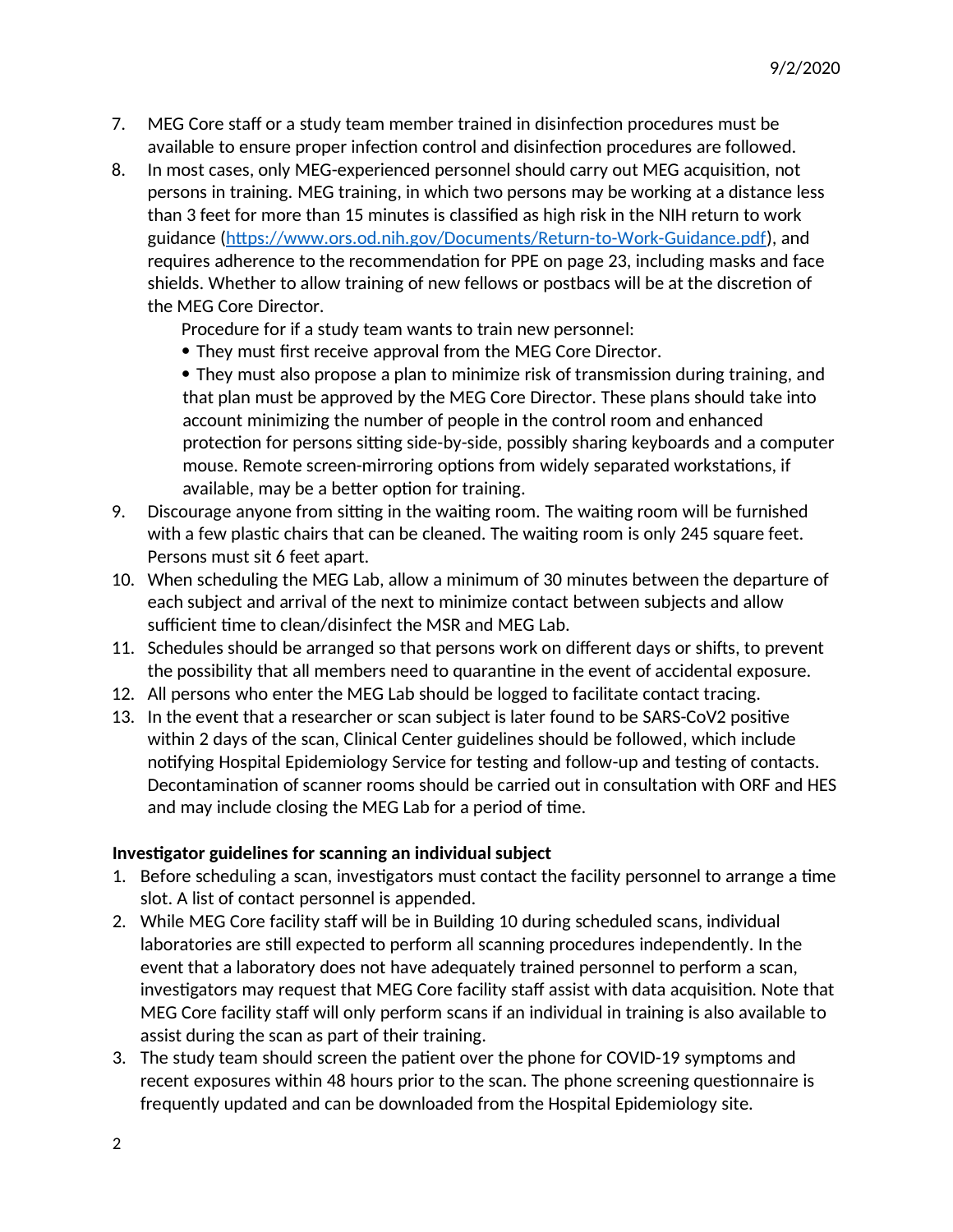## http://intranet.cc.nih.gov/hospitalepidemiology/emerging\_infectious\_diseases.html

(This is also a good time to reconfirm that patient is eligible for MEG; i.e. does not have implanted metal that may interfere with scanning).

- 4. Immediately prior to subject arrival at the MEG Lab, investigators should check with MEG Core staff to ensure that cleaning has been completed and the lab is ready to be used.
- 5. Subjects should not arrive at the MEG Lab or the NMR Center until their scheduled time. They should be met by the research team and taken directly to an exam room or the scanner control room for MRI screening and other paperwork.
- 6. The study team must ensure that all subjects are wearing masks and keep track of the use of waiting rooms, exam rooms and the changing room.
- 7. Before entering the MSR for the MEG scan subjects should be handed a clean mask in which the metal strip has been removed. The subject should remove the mask issued by the clinical center, put it in a paper bag or lay it on a clean towel, and replace with the nonmetal mask. They should do this in a private place, such as the changing room or exam room. Each patient/subject will be instructed to use hand sanitizer before removing mask and before donning the clean one. Tape can be applied over the nose to keep in place. If the technologist/study team handles or tapes the mask, they should wear gloves. Patients may replace their original mask after the scan, using hand sanitizer before and after.
- 8. Upon completion of the scan, the study team will notify the MEG Core staff member present in building 10.
- 9. Study teams will clean/disinfect the MSR and control room under the direction of MEG Core Facility staff. Users should wipe down high touch surfaces of any equipment brought into the control room, such as laptops, keyboards, computer mouse.
- 10. Log each cleaning/disinfecting of the MEG Lab and MSR using the checklist.
- 11. Exam, waiting, and changing rooms used must be cleaned after each patient. Housekeeping does not clean the MEG lab; this is the responsibility of MEG Core users under the direction of MEG Core facility staff.
- 12. Housekeeping will be asked to clean the bathrooms and other common areas frequently.

### **Researcher guidelines**

- 1. Prior to patient arrival prepare a mask without metal strips to be given to the patient to wear during the MEG scan.
- 2. At the beginning of the day clean all surfaces in MEG Lab (control desk and the desk where the second researcher sits) and the MSR with Clinical Center-approved hydrogen peroxide wipes or disinfecting spray and paper towels. (see cleaning appendix)
- 4. When patient comes for the scan
	- a. One person shall be responsible for patient setup, this person should don gloves and a face shield prior to patient setup. The researcher should avoid unnecessary touching of room surfaces while wearing gloves; gloves should be disposed of promptly following patient setup.
	- b. Maintain communication with the patient throughout the scan to ensure that the patient is comfortable.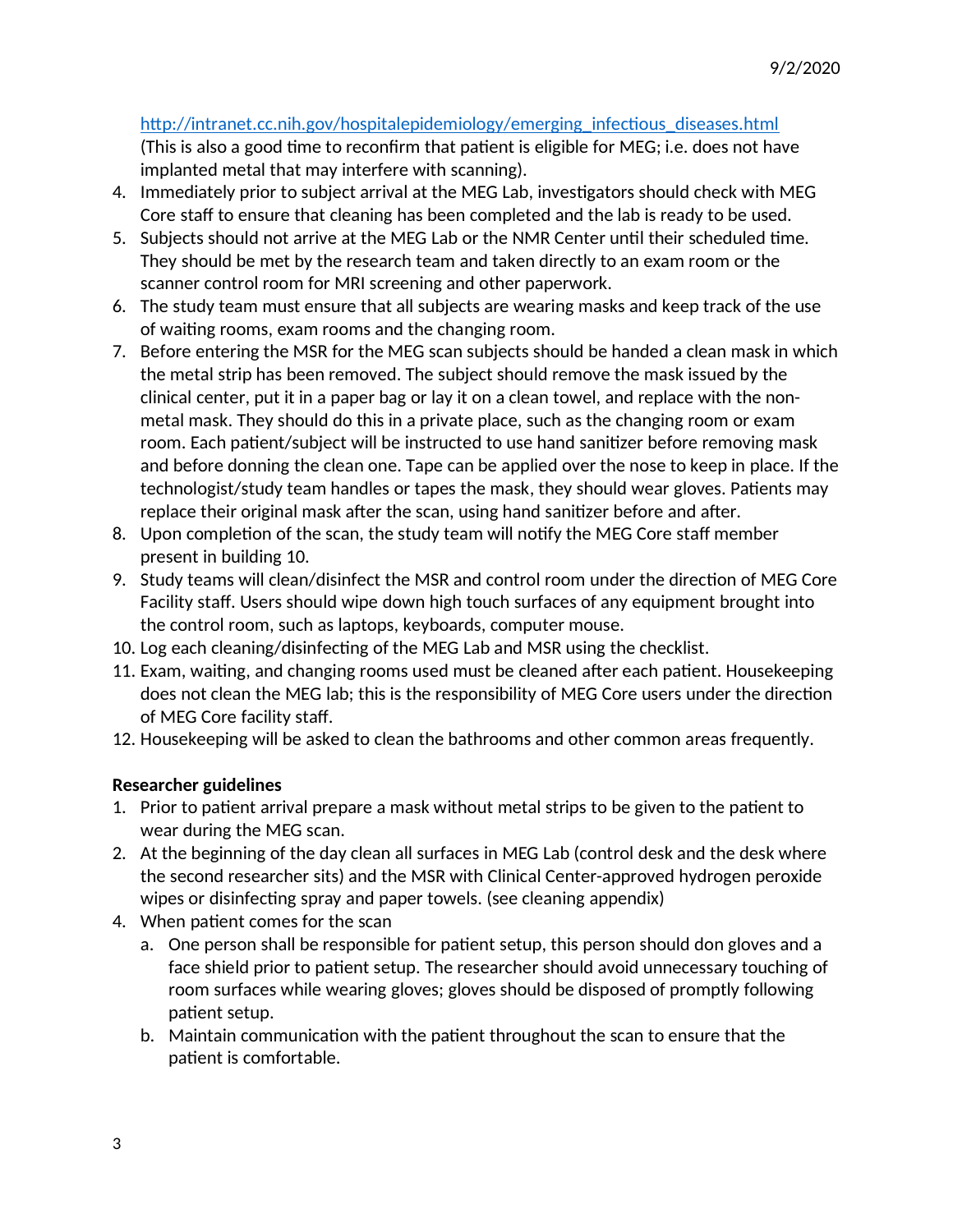- c. If the patient finds it difficult to keep the mask on during the recording, the scan must be discontinued. Patients may not be scanned without a mask. $1$
- d. Following the scan, the researcher responsible for patient set-up should don a new pair of gloves to remove the fiducial coils from the participant's face.
- 5. Upon completion of the scan, ask the patient to put on their standard mask and discard the non-metal mask in a burn box.
- 6. Arrange patient transport back to the CC or escort the subject out of the NMR Center as soon as possible.
- 7. After each patient, clean all surfaces at the MEG control desk and in the MSR with Clinical Center-approved hydrogen peroxide wipes or disinfecting spray and paper towels. (see cleaning appendix).

*If the Brainsight was used, wipe down all surfaces on the Brainsight console (keyboard, operation switches, etc.). Dip the head-mounted tracker and the stylus in hydrogen peroxide and allow to airdry. A receptable will be provided by the MEG Core facility. Care should be taken not to damage the reflective spheres and other components – DO NOT under any circumstances wipe the reflective spheres; components should be allowed to air dry.*

- 8. Complete the scanner logbook with names of people and times of the scanner use.
- 9. Dispose all patient care items appropriately.

### **Cleaning of scanners after used for patients**

Use Clinical Center-approved hydrogen peroxide wipes and sprays. (not bleach)

### (a) **Areas to be cleaned/wiped the MEG Lab:**

Patient prep table and chair Mouse and Keyboards (consider wrapping in saran wrap) Projector Remote Patient Intercom Controls and Microphone Patient Monitor and other Monitor Buttons Light Switches Door Handles Counters **Chairs** Phones Pens/Pencils Clipboards Brainsight Equipment (if used) Computer accessories like FORP box, Sound system, Eye Tracker, etc. (if used)

### (b) **Areas to be cleaned/wiped in the Magnetically Shielded Room (MSR):** Patient chair (or bed, if used) including armrests MEG Helmet, interior and exterior

 $^{\rm 1}$  An exception to the requirement for patients to wear a mask during scanning must be approved the Institute's Clinical Director.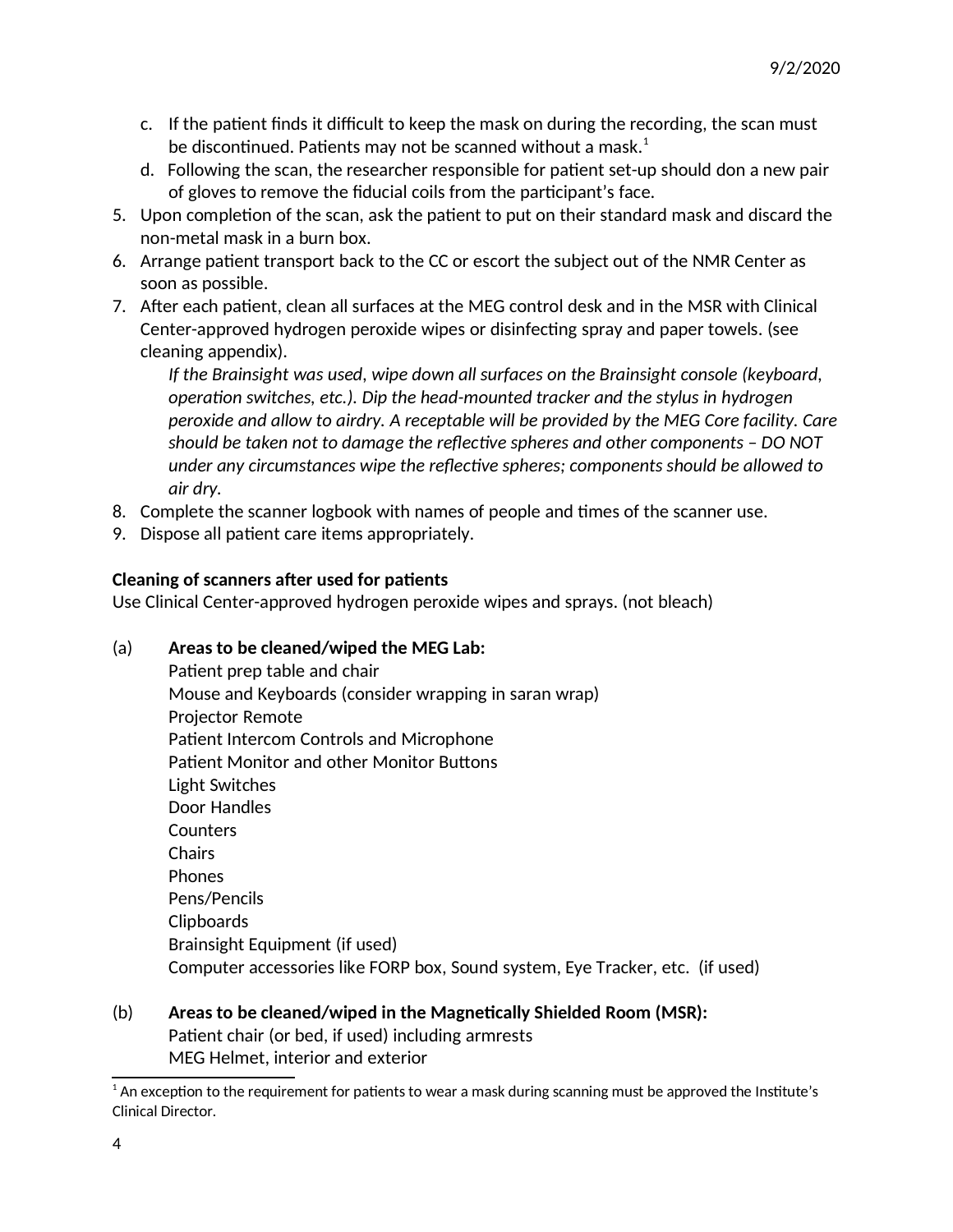MEG Chair Controls (raising/moving the chair) MEG Head Localization Coils (including the lead wires) and HLU box Equipment Cabinet and other exposed surfaces Pads used for the patient positioning Button boxes (if used) Auditory Tubes (if used) Any other equipment used in the MSR, under the direction of MEG Core facility staff.

*\*Note: Previously, investigators would replace the chair and armrest covers at the end of each scan. New guidance is to discard the soiled linens appropriately and disinfect the chair as usual. The next group using the MSR will replace the sheets for their own patient.*

### **Specific suggestions for testing study parameters (no patient) or scanning a phantom.**

- 1. All staff must wear CC-issued masks at all times, practice social distancing and hand hygiene.
- 2. Confirm scheduling with MEG Core staff.
- 3. Meet with MEG Core facility staff at or before the first scanning session, to review the disinfection procedures.
- 4. Minimize the number of people in the MEG Lab, with a maximum of two people.
- 5. Wear clean gloves to enter the scanner room and handle any equipment. (Wearing gloves will eliminate the need to clean/disinfect the scanner and scan room. Be mindful not to contaminate gloves, and discard upon leaving the scanner room.)
- 6. After the scan, clean all equipment and surfaces in the MEG laboratory.
- 7. Complete the scanner logbook with names of researchers present and times of use.
- 8. Log cleaning/disinfecting the control room after each scan session.

### **Appendix A– list of contacts for investigators for arranging to schedule a scanner time slot**

- Allison Nugent, MEG Core Director
- Anna Namyst, MEG Lab Manager
- Tom Holroyd, Staff Scientist
- Fred Carver, Staff Scientist
- Jeff Stout, Computer Systems Analyst

You can easily reach any member of the MEG Core via our Slack channel or email (individually or at meglab@kurage.nimh.nih.gov) or via the website

(https://kurage.nimh.nih.gov/nih/staff/form.html, must be on VPN).

### **Attachment B**